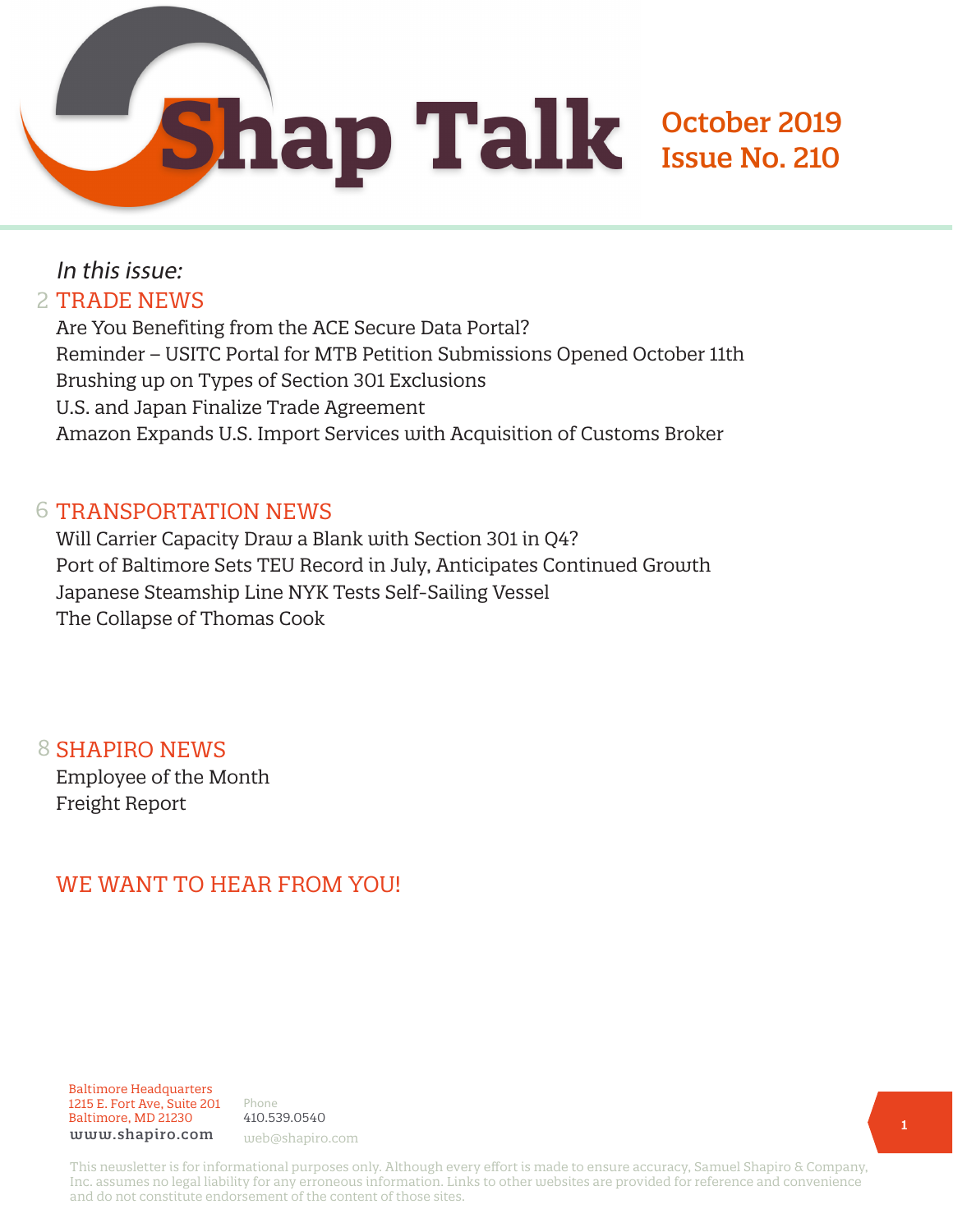

# **TRADE NEWS:**

## Are You Benefiting from the ACE Secure Data Portal?

The [ACE \(Automated Commercial Environment\) Secure Data Portal](https://www.shapiro.com/ace-secure-data-portal/) is a web-based entry point that provides centralized online access, which connects U.S. Customs and Border Protection (CBP), trade representatives and government agencies involved in importing goods into the United States. The portal offers account holders the ability to identify and evaluate compliance issues, monitor daily operations, set up payment options, review and respond to filings, access a reports tool, compile data, and perform trend analysis on a national basis.

If you've established an ACE Portal account, then you are privy to the following benefits:

- Electronically receive, respond to, and monitor CBP Forms 28 (Request for Information), 29 (Notice of Action), and 4647 (Notice to Mark or Redeliver)
- Enroll in Periodic Monthly Statements (PMS) and customize payment schedules
- Create blanket declarations for entry summary processing and nationwide view including Non-Reimbursement Blanket Statement (AD/CVD) and North American Free Trade Agreement Certificate of Origin
- Create 5106 records
- View and search bond information
- Access Importer Security Filing (ISF) and progress reports
- Access more than 125 customizable reports tool for real-time transactional data to identify and evaluate compliance issues

Please note: Once your account has been established, be sure to keep your account up to date, as CBP communicates directly with account holders based on the contact information that's listed in their ACE account. Keeping your contact up to date ensures that you receive calls, notices via mail, and emails from CBP. To help to ensure that communication is received by the correct party, it's a good idea to consider implementing a group email distribution list as an Alternate Point of Contact as well.

Visit our website for more information on [Setting up an ACE Secure Data Portal Account.](https://www.shapiro.com/setting-up-an-ace-secure-data-portal-account/)

#### Reminder – USITC Portal for MTB Petition Submissions Opened October 11th

Per our [previous Shap Flash](https://www.shapiro.com/alerts/usitc-open-portal-mtb-petition-submissions-october-11), the U.S. International Trade Commission (USITC) opened a portal for Miscellaneous Tariff Bill (MTB) petition submissions on Friday, October 11, 2019 at 8:45 a.m. The USITC created an [MTBPS](https://www.usitc.gov/trade_tariffs/mtb_program_information?source=govdelivery&utm_medium=email&utm_source=govdelivery)  [Information Page](https://www.usitc.gov/trade_tariffs/mtb_program_information?source=govdelivery&utm_medium=email&utm_source=govdelivery) meant to help importers navigate the MTB petition process being administered by the Commission in accordance with the American Manufacturing Competitiveness Act of 2016 (AMCA). Contact USITC representatives at *mtbinfo@usitc.gov* if you have any questions about the process.

Click [here](https://www.usitc.gov/documents/mtbps/mtb_before_you_file_a_petition_2019.pdf?source=govdelivery&utm_medium=email&utm_source=govdelivery) to learn more about how to prepare for filing an MTB petition.

Need additional assistance? Shapiro can also help make the MTB petition filing process both easy and costeffective for you as an importer. Contact [compliance@shapiro.com](mailto:compliance%40shapiro.com?subject=) to get started today!

Baltimore Headquarters Baltimore Headquarters 1215 E. Fort Ave, Suite 201 www.shapiro.com <sub>web@shapiro.com</sub> Baltimore, MD 21230

Phone Phone rnone<br>410.539.0540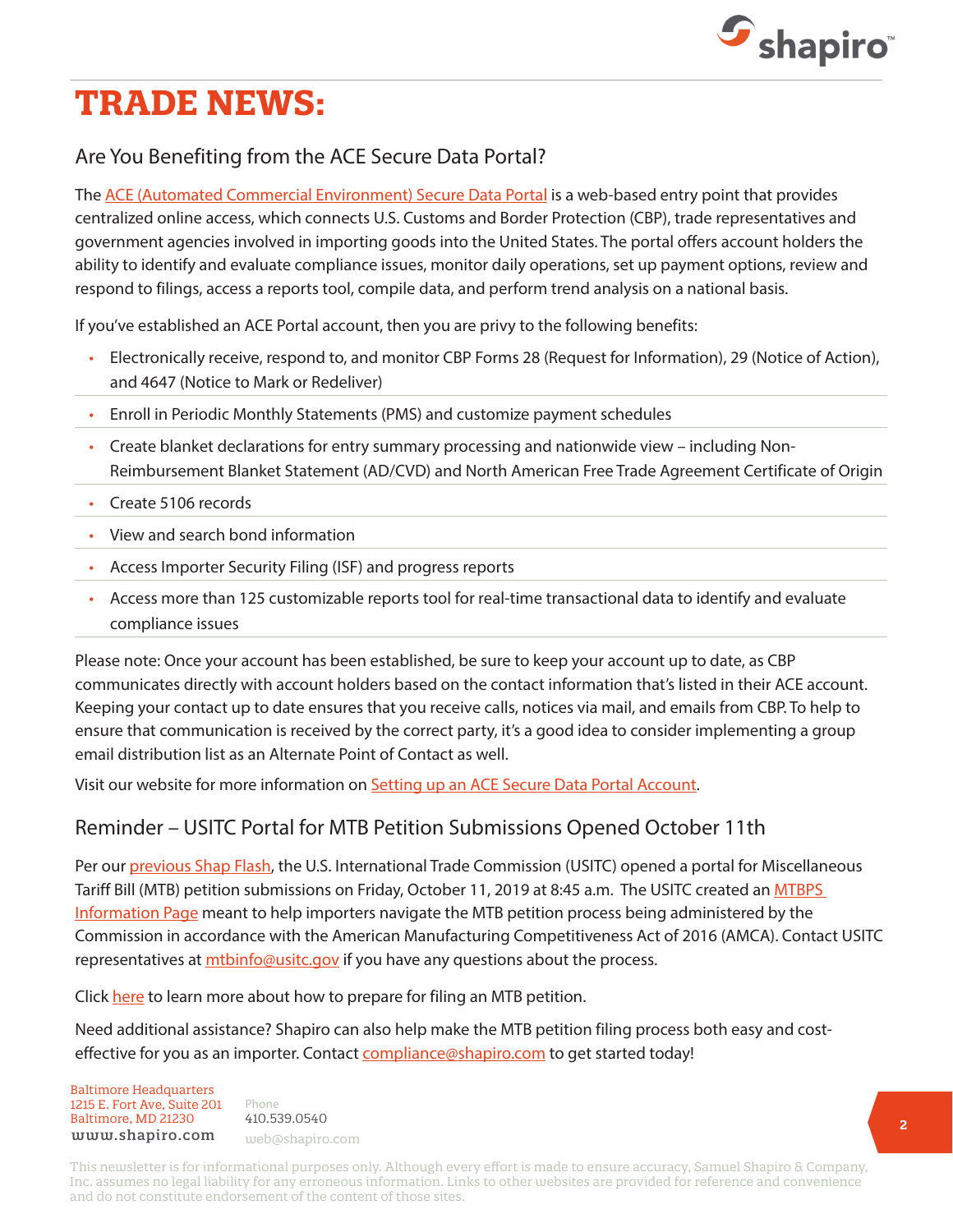

#### Brushing up on Types of Section 301 Exclusions

Although the profits and bottom lines of some U.S. companies have begun to take a hit [as a result of Section 301](https://www.shapiro.com/tariffs/tariff-news/)  [tariffs,](https://www.shapiro.com/tariffs/tariff-news/) other companies have been able to successfully avoid paying additional duties on Chinese products via exclusions.

Since the first batch of exclusions was announced back in December 2018, the office of the U.S. Trade Representative (USTR) has subsequently granted over 850 partial or full tariff exclusions, covering hundreds of HTS numbers from Lists 1, 2 and 3. Given the sheer volume of exclusions released thus far, it is important to be able to adequately differentiate between full and partial exclusions.

Full HTS Subheading vs. Product Specific HTS Exclusions

Full Subheading (Completely Excluded):

- If an item originating from China is classified using a 10-digit tariff number that's eligible for an exclusion, then all classifications fitting the HTS description are eligible to claim the exclusion.
- The USTR has only issued exclusions containing Full Subheadings for some goods included on List 1 (refer to below chart to view list).

#### Example: List 1 – Fully Excluded HTS Subheadings

| <b>HTS Number</b> | <b>Product Description</b>                                                                                                                        |
|-------------------|---------------------------------------------------------------------------------------------------------------------------------------------------|
| 8418.69.0120      | Drinking water coolers, refrigerated, self-contained                                                                                              |
| 8427.10.4000      | Trucks, Rider-type, Counterbalanced Fork-lift, Self-propelled Powered By An Electric Motor                                                        |
| 8430.31.0040      | Rock breaking machines, self-propelled                                                                                                            |
| 8473.40.1000      | Printed Circuit Assemblies for Automatic Teller Machines Of Subheading 8472.90.10                                                                 |
| 8480.71.8045      | Injection type molds for rubber or plastics, others                                                                                               |
| 8481.10.0090      | Pressure-reducing Valves, Others                                                                                                                  |
| 8482.10.5044      | Radial bearings, single row, having an outside diameter of 9mm and over but not over 30mm                                                         |
| 8482.10.5048      | Radial bearings, single row, having an outside diameter of over 30 mm but not over 52 mm                                                          |
| 8482.10.5052      | Radial bearings, single row, having an outside diameter of over 52 mm but not over 100 mm                                                         |
| 8483.50.9040      | Grooved Pulleys, Others                                                                                                                           |
| 8525.60.1010      | Radio transceivers, citizens band (cb) type                                                                                                       |
| 8537.10.8000      | Other Touch Screens W/o Disp Cap, For Inc Into App Having Disp, Wfunc By Dete Pres & loc Of<br>Touch In Disp Area For Voltage Not Exceeding 1000v |
| 8607.21.1000      | Air brakes and parts thereof for railway or tramway vehicles of heading 8605 or 8606                                                              |

#### Baltimore Headquarters Baltimore Headquarters<br>1215 E. F 1215 E. Fort Ave, Suite 201 www.shapiro.com <sub>web@shapiro.com</sub> Baltimore, MD 21230

Phone Phone rnone<br>410.539.0540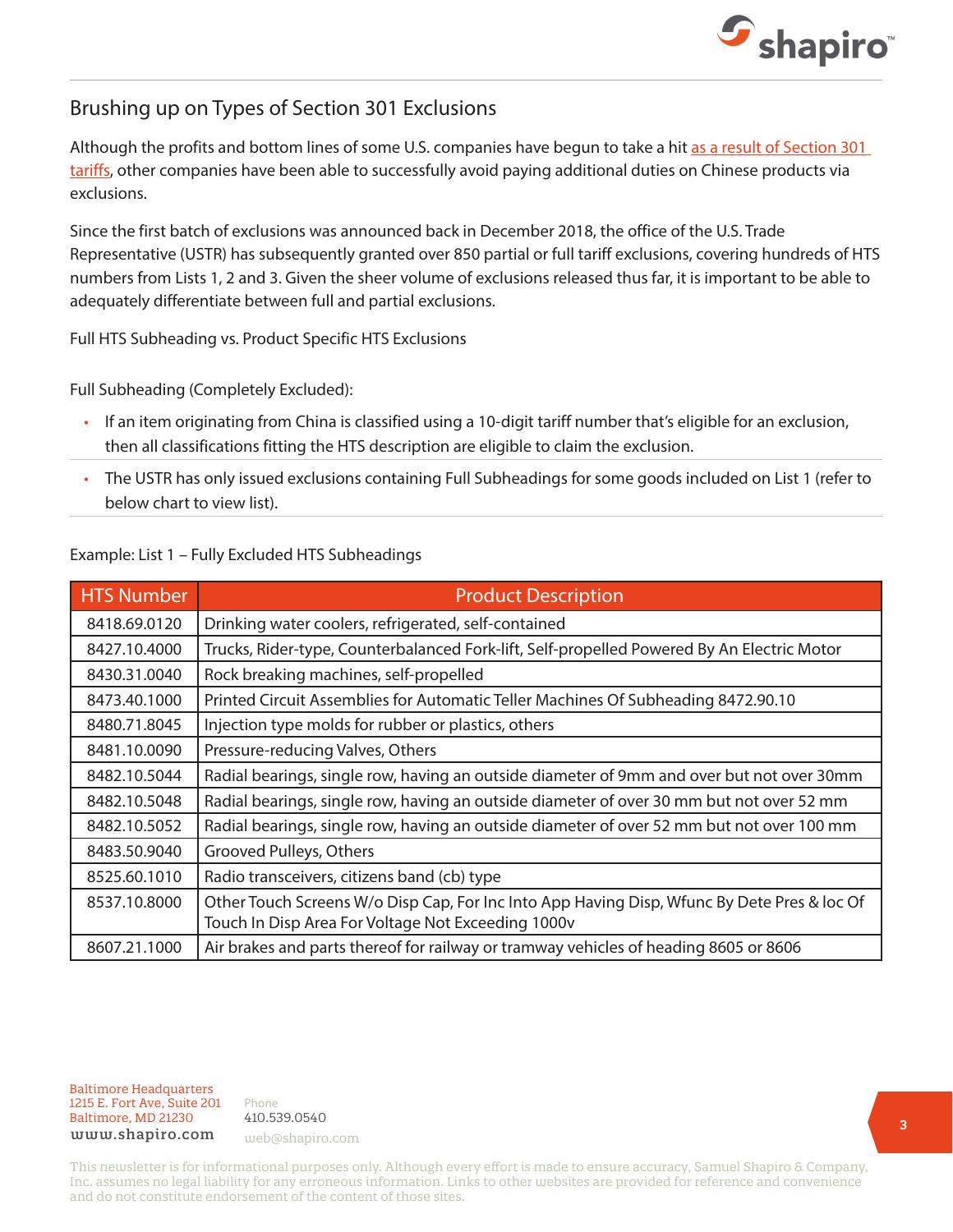

Product Specific (Partially Excluded):

- If an item originating from China is classified under a 10-digit tariff number that's eligible for an exclusion, then the number AND the product specific description must match in order to claim the exclusion.
- Unlike full HTS subheadings, product specific exclusions comprise the majority of Section 301 exclusions granted thus far.

Let's check out an example. Say you have a plastic container unit with a lid designed for packing food items that is eligible for a product specific exclusion.

- HTS number 3923.10.9000
- Duty rate  $-3%$
- Country of origin China

Since the country of origin is China, this tariff number falls on List 3 of Section 301, which adds an additional 25% duty on top of the original 3%.

In order to claim the eligible exclusion, your product must match the following product specific criteria (in addition to matching the HTS): "Container units of plastics, each comprising a tub and lid therefore, configured or fitted for the conveyance, packing, or dispensing of wet wipes (described in statistical reporting number 3923.10.9000)."

- If it does meet the definition then the tariff number 9903.88.13 will be used in the entry; additional 25% duties will not be included; only the 3% duties will need to be paid.
- If it does not meet the definition then the tariff number 9903.88.03 will be used in the entry; the importer will be required to pay the 3% duties, plus the additional 25% duties.

For a full accounting of exclusions issued thus far, please visit our tariff news page [HERE.](https://www.shapiro.com/tariffs/tariff-news/)

#### U.S. and Japan Finalize Trade Agreement

Per our [previous Shap Flash,](https://www.shapiro.com/alerts/ustr-announces-us-japan-mini-trade-agreement/) the U.S. and Japan agreed to a limited trade deal that will reduce agricultural and industrial tariffs between the two countries in the hopes of alleviating some of the hardships that resulted from the U.S. dropping out of the [Trans-Pacific Partnership \(TPP\)](https://www.shapiro.com/alerts/trans-pacific-partnership-members-reach-trade-deal/) in 2017.

Last week, Robert Lighthizer, the U.S. Trade Representative (USTR), met with Japanese Ambassador Shinsuke J. Sugiyama at the White House to sign the final agreement, which covers nearly \$55 billion in trade. At this time, officials have not yet announced when the agreement will take effect.

Baltimore Headquarters Baltimore Headquarters 1215 E. Fort Ave, Suite 201 1215 E. Fort Ave, Suite 201 Baltimore, MD 21201 Baltimore, MD 21230 www.shapiro.com web@shapiro.com

Phone Phone 410.539.0540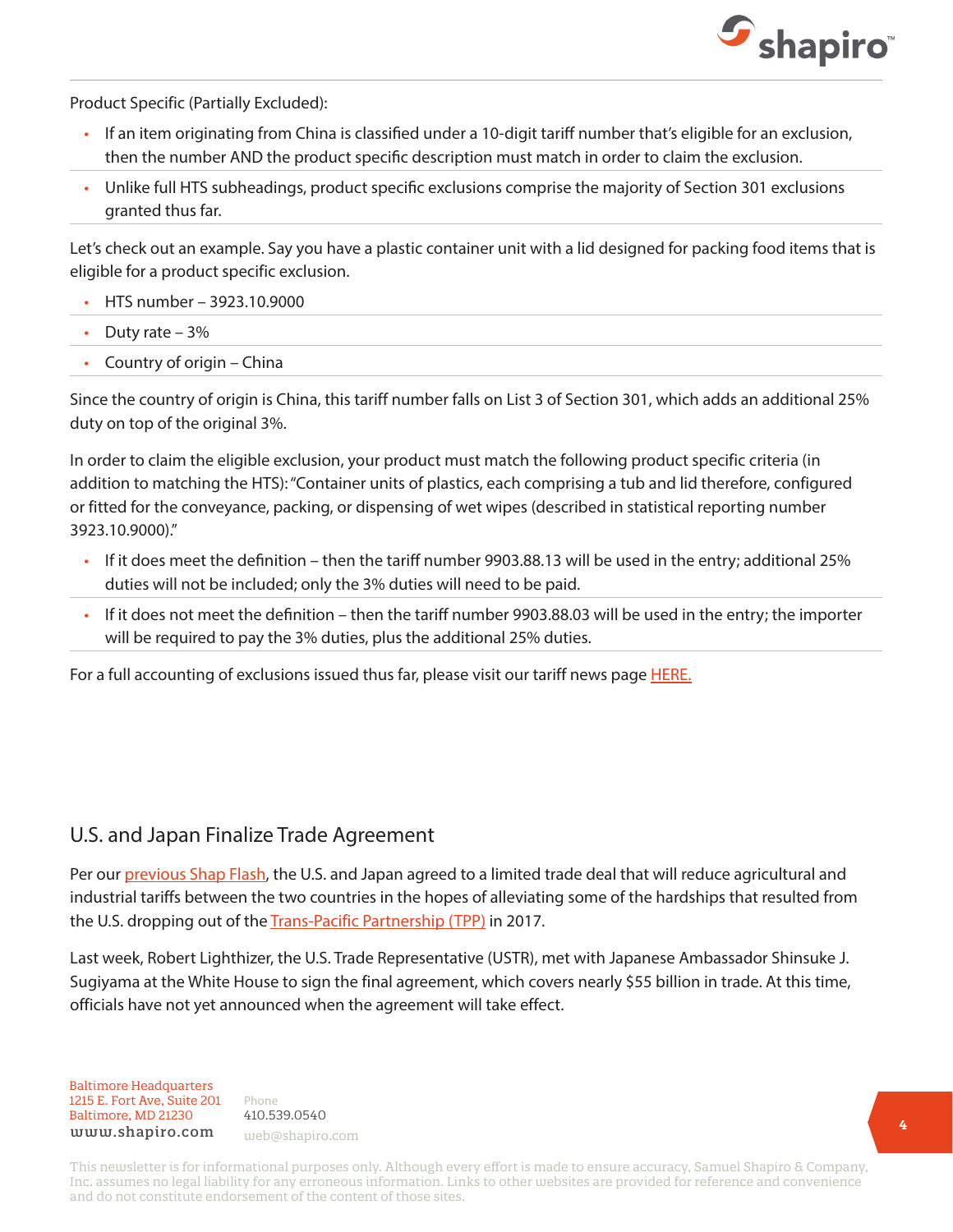

Here are the key takeaways from the U.S. – Japan Trade Agreement:

- Japan will eliminate tariffs on approximately \$7 billion worth of U.S. agricultural products;
	- ◊ \$4.3 billion worth of food products, such as wine, cheese, nuts, berries & grains
	- ◊ \$2.9 billion worth of beef and pork products
- U.S. will eliminate or reduce tariffs on Japanese industrial and agricultural imports
- Japanese tariffs will remain on \$1.7 billion of U.S. agricultural products, such as rice and dairy products
- U.S. tariffs on Japanese automobiles will remain at 2.5%

In addition to the [Section 301 Chinese tariffs](https://www.shapiro.com/tariffs/tariff-news/), the news of the U.S. - Japanese trade deficit reaching \$58 billion in 2018 led to heightened pressure for President Trump to reach a trade agreement that would help those hurting the most from tariffs, namely American farmers.

Though the scope of the U.S. – Japan mini-deal is somewhat limited, it is still a significant milestone in trade relations between the world's top economies and only serves to strengthen the position of the U.S. in its ongoing trade negotiations with China.

#### Amazon Expands U.S. Import Services with Acquisition of Customs Broker

In late September, Amazon revealed that it's continuing to expand and enhance its collection of supply chain services, announcing the acquisition of INLT, a digital U.S. Customs broker and trade compliance software provider.

The company's purchase, the terms of which remain undisclosed, has secured another logistics management software for Amazon's global brand, which adds further value, assistance and support to Amazon sellers. By offering novice sellers an in-house Customs brokerage feature, Amazon will help its marketplace sellers to more easily navigate complex processes associated with Customs clearance and international shipping.

Amazon hasn't been very clandestine when it comes to building its supply chain capabilities over the years. However, the company remains adamant in publicly assuring its existing network of transportation providers of the crucial role they play – and will continue to play – for their customer base.

The question still remains if Amazon will be able to continue to effectively serve its customers as freight forwarder and/or Customs broker, while also acting as a direct competitor to their business.

As any online retailer knows, it's important to have a reliable partner on your side. [Visit our website](https://www.shapiro.com/services/ecommerce-shipping/) to learn more about e-commerce shipping.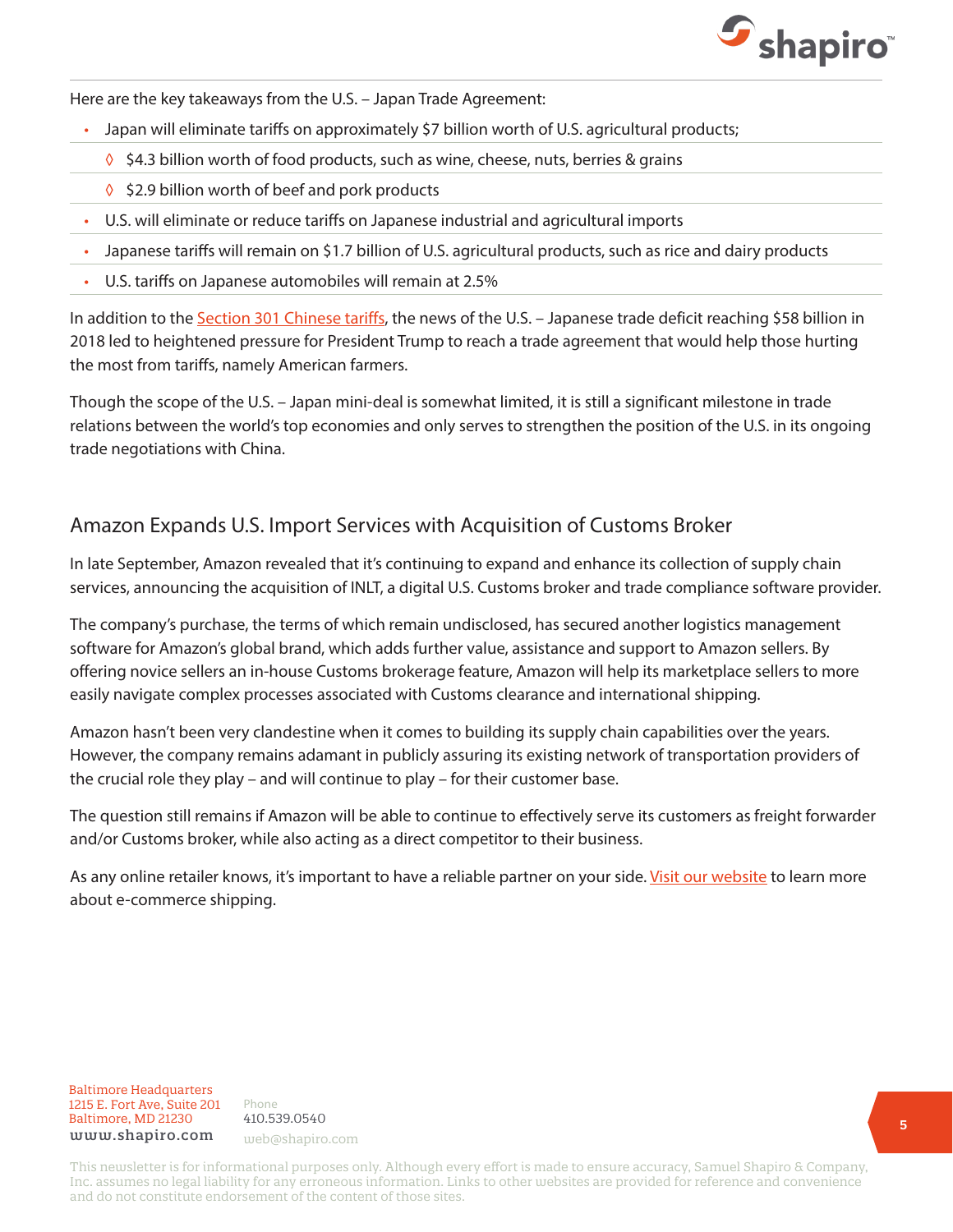

# **TRANSPORTATION NEWS:**

### Will Carrier Capacity Draw a Blank with Section 301 in Q4?

As we enter the fourth quarter of 2019, forecasts suggest importers could see an uptick in blank sailings imposed by the carriers through the year's end, due primarily to the imposition of Section 301 tariffs on China and the [European Union \(EU\)](https://www.shapiro.com/alerts/ustr-releases-list-eu-goods-subject-to-section-301-tariffs), which have led to significantly decreased import volumes.

Trans-Pacific Capacity Eastbound is Down:

Recent data reveals that Trans-Pacific spot rates have been on a sharp decline over the past months, as the negative trade effects of [Section 301 tariffs](https://www.shapiro.com/tariffs/tariff-news/) continue to impact import volumes. Over the summer, import volumes failed to make much positive traction, and the market has yet to see the traditional "peak season" uptick in volume as retailers stock up on back-to-school and pre-holiday inventory.

U.S. imports from China are expected to decline 5.5% in October when compared to last year. Although November is traditionally a slower month for imports, experts are forecasting an 8.8% increase in U.S. imports, as retailers are expected to front-load cargo before another set of threatened Section 301 tariff increases potentially take effect [mid-December,](https://www.shapiro.com/alerts/ustr-notice-raising-list-4a-4b-tariffs-to-15-percent/) in addition to restocking post-holiday sales inventory. However, analysts expect another dismal outlook for U.S. imports come December, as import volumes are expected to decrease by a hefty 9.8%.

Compared to last year, spot rates decreased 29.3% to the East Coast and 43.1% to the West Coast in Week 39 and will continue to trend downward through December. According to the Shanghai Containerized Freight Index (SCFI), spot rates have consistently declined the past five weeks and are expected to fall even further.

In response, carriers have already announced the cancellation of 37 sailings in October and November – 29 in October and 8 in November. THE alliance, whose members include Hapag-Lloyd, Yang Ming and ONE, have also suspended a weekly service from Central/South China to the U.S. East Coast from November through March 2020. Industry analysts suggest that carriers could continue to blank or suspend additional services in upcoming weeks, a practice that carriers typically avoid until the Lunar New Year (January 25th) slowdown in the first few weeks of each new year.

However, it's unclear how much capacity will actually need to be pulled, as vessel preparations ahead of the IMO [2020 low sulfur mandate](https://www.shapiro.com/blog/explore-impacts-imo-low-sulfur-surcharge-2020/) already have the carriers temporarily removing ships from service. If demand is strong, carriers may choose to maintain or increase capacity by replacing drydocked ships with others from their fleets; however, if demand is weak, carriers may instead choose to even further lower capacity via blank sailings.

Trans-Atlantic Capacity Getting a Boost:

In contrast to blanked sailings in the Pacific, Trans-Atlantic carriers are boosting capacity between Europe and the U.S. East Coast, as 2019 import volume has grown by nearly 6.7%. As of July, U.S. imports from Europe increased 6.4% to 1.4 million TEUs and U.S. exports to Europe increased 7.1% to 909,000 TEUs.

Baltimore Headquarters 1215 E. Fort Ave, Suite 201 Baltimore, MD 21230 410.539.0540 www.shapiro.com web@shapiro.com

Phone 410.539.0540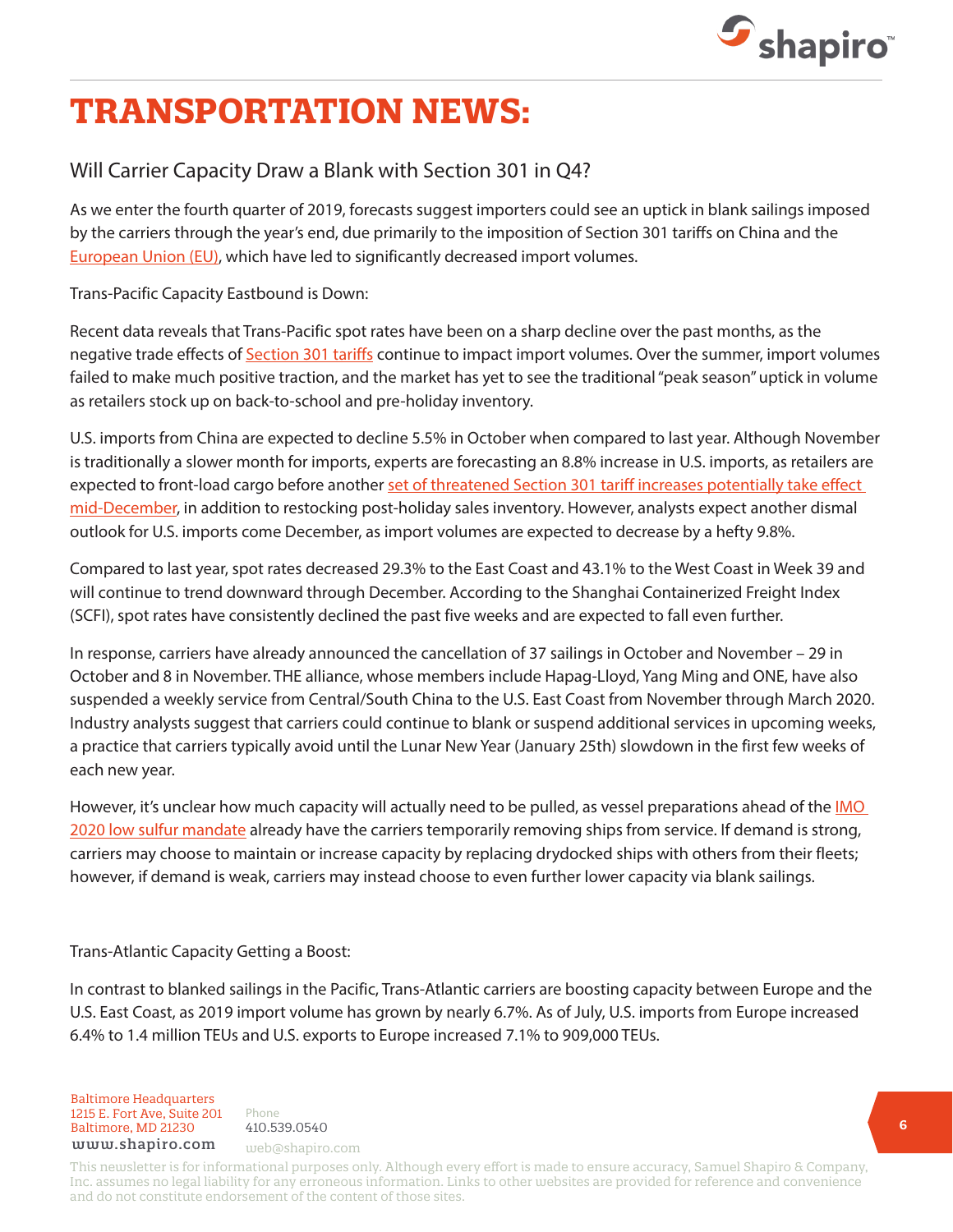

In Q4, experts predict that container volume from Northern Europe to the U.S. will grow by 10.3% and imports from the Mediterranean to the U.S. will grow by 9.8%. However, President Trump's decision to begin levying Section 301 tariffs on nearly [\\$7.5 billion of EU goods effective October 18th](https://www.shapiro.com/alerts/ustr-releases-additional-guidance-section-301-eu-tariffs/) could greatly affect capacity in the coming months.

Forecasts are a little more uncertain for sailing schedules from Europe to the U.S. West Coast, as the relatively few service options currently offered are more easily affected by changes to capacity, such as ship size.

Want more information? Then [subscribe to our Shapiro Freight Report](https://www.shapiro.com/subscription-center/) to receive monthly updates and insights on the ever-changing landscape that surrounds today's market!

## Port of Baltimore Sets TEU Record in July, Anticipates Continued Growth

The Port of Baltimore in Maryland has much to celebrate in recent months, as containerized volumes continue to grow at the East Coast port. Following a record 95,962 TEUs handled in March of this year, the port exceeded its record in July after reaching 98,529 TEUs. Traditionally viewed as a specialty port for "roll on/roll off" (RO-RO) cargo, such as automobiles and other vehicles, Baltimore has aggressively pursued port infrastructure improvements to accommodate larger vessels, such as the recent arrival of the Evergreen Trition, a Neopanamax vessel with capacity of over 15,000 TEUs.

In response to the news, Maryland's governor, Larry Hogan, has made it clear that additional port improvements will continue to be a work in progress and emphasized that "to remain competitive we must keep innovating".

Chief among these improvements will be the second berth planned for the Ports America Chesapeake terminal. The expansion will allow for two large vessels to be handled simultaneously and is expected to break ground within the year in order to be operational by 2021. Supporting these terminal improvements will be expanded capacity on intermodal connections, specifically the expansion of the 125-year-old Howard Street Tunnel to accommodate double-stacked containers. The oft-delayed project received support from CSX late last year, after the state secured \$125 million in federal transportation grants, pushing the project one step closer to fruition.

The combined effect of these terminal and intermodal improvements is expected to increase the Port of Baltimore's volumes by an additional 100,000 TEUs annually.

#### Japanese Steamship Line NYK Tests Self-Sailing Vessel

The Japanese Steamship Line Nippon Yusen (NYK) has conducted its first trials of a self-sailing vessel. Using technology developed by Japan Marine Science, which employs radar and automatic identification system signals generated by vessels, it automatically sets courses in order to avoid collisions with other vessels. The first trials were held in September and used a "roll on/roll off" (RO-RO) vessel between two domestic routings in Japan:

- From the island of Okinawa to Kochi Prefecture on Shinkoku Island; and
- Between the cities of Nagoya and Yokohama on the island of Honshu

Baltimore Headquarters Baltimore Headquarters 1215 E. Fort Ave, Suite 201 www.shapiro.com web@shapiro.com Baltimore, MD 21230

Phone Phone <sup>Phone</sup><br>410.539.0540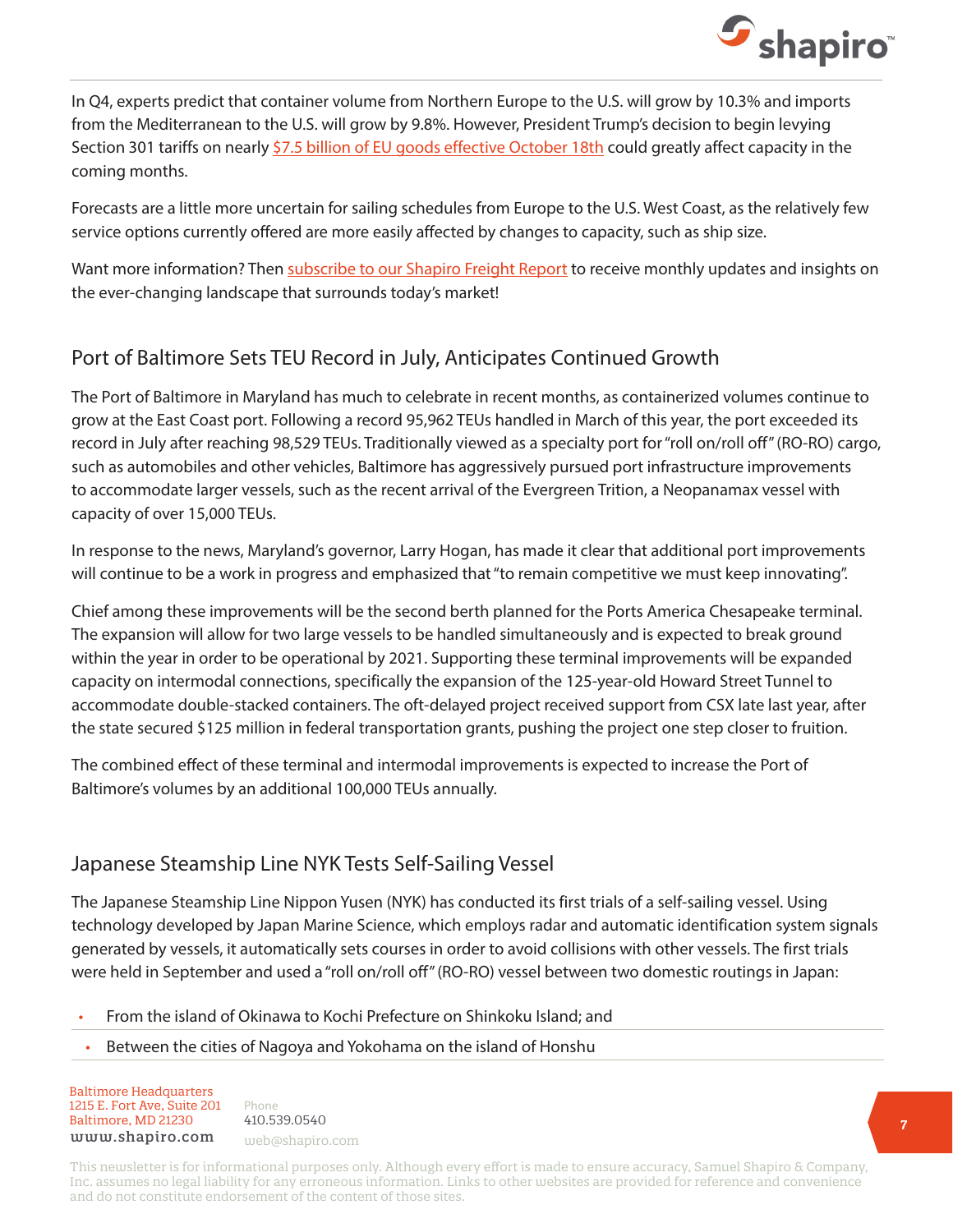

Additional trials aimed at collecting more information on the impact of waves, changing wind conditions on selfnavigation activities and enhanced feedback integration from experienced sailors are scheduled to take place later this year.

#### Future Technological Benefits

While self-driving cars have already received a good deal of attention, the broad set of technologies supporting this automotive revolution have exciting applications for other transportation modes, such as ocean-borne vessels. Today, ocean shipping is particularly in need of automated navigation, as human error continues to play a significant role in safe operations – an estimated 70% of vessel collisions can be attributed to human error. Furthermore, self-navigation technology also has workload benefits for vessel operations, as self-sailing vessels require smaller crews to operate.

#### The Collapse of Thomas Cook

On September 23rd, Thomas Cook, a leisure air carrier based in the United Kingdom (UK), collapsed (leaving passengers and crews stranded worldwide) despite its best efforts to secure a rescue deal with investors. The airline virtually shuttered operations overnight, to the surprise of many, thereby forcing the UK's Civil Aviation Authority to begin working double time to return flyers back to their home countries as quickly as possible.

Based in Manchester, Thomas Cook scheduled and chartered flights using its fleet of 34 aircrafts (27 Airbus A321- 200s and 7A330-200s). The carrier offered flights to Los Angeles, San Francisco, Las Vegas and New York, in addition to its much larger schedule of seasonal flights to/from many of the world's most famous tourist destinations.

Reports indicate that the carrier's low-cost cargo space took a hit in the Orlando and Miami area, a region where it operated a steady schedule of flights carrying a higher volume of vacation bound passengers and cargo space availability.

# **SHAPIRO NEWS:**

#### Employee of the Month

As previously featured in Shap Talk, Shapiro has been sharing with you the names of employees who have been recognized for their exceptional efforts and contributions to our Company. At Shapiro, we continually work to develop, challenge, and inspire all of our employees to grow individually and with the Company.

#### This month, we would like to recognize Emily Orme, Global Logistics Specialist.

Emily has really come a long way in her short time as a Global Logistics Specialist (GLS). She has learned so much since joining the Shapiro team last year, causing her manager to truly appreciate her talent, eagerness to learn more and all-around amazing attitude. She has an infectious smile and personality and is a great asset to the Shapiro team. Congratulations Emily!



We encourage you to provide us with employee feedback! Please email us at **hr@shapiro.com**.

Baltimore Headquarters Baltimore Headquarters 1215 E. Fort Ave, Suite 201 www.shapiro.com web@shapiro.com Baltimore, MD 21230

Phone Phone <sup>Phone</sup><br>410.539.0540